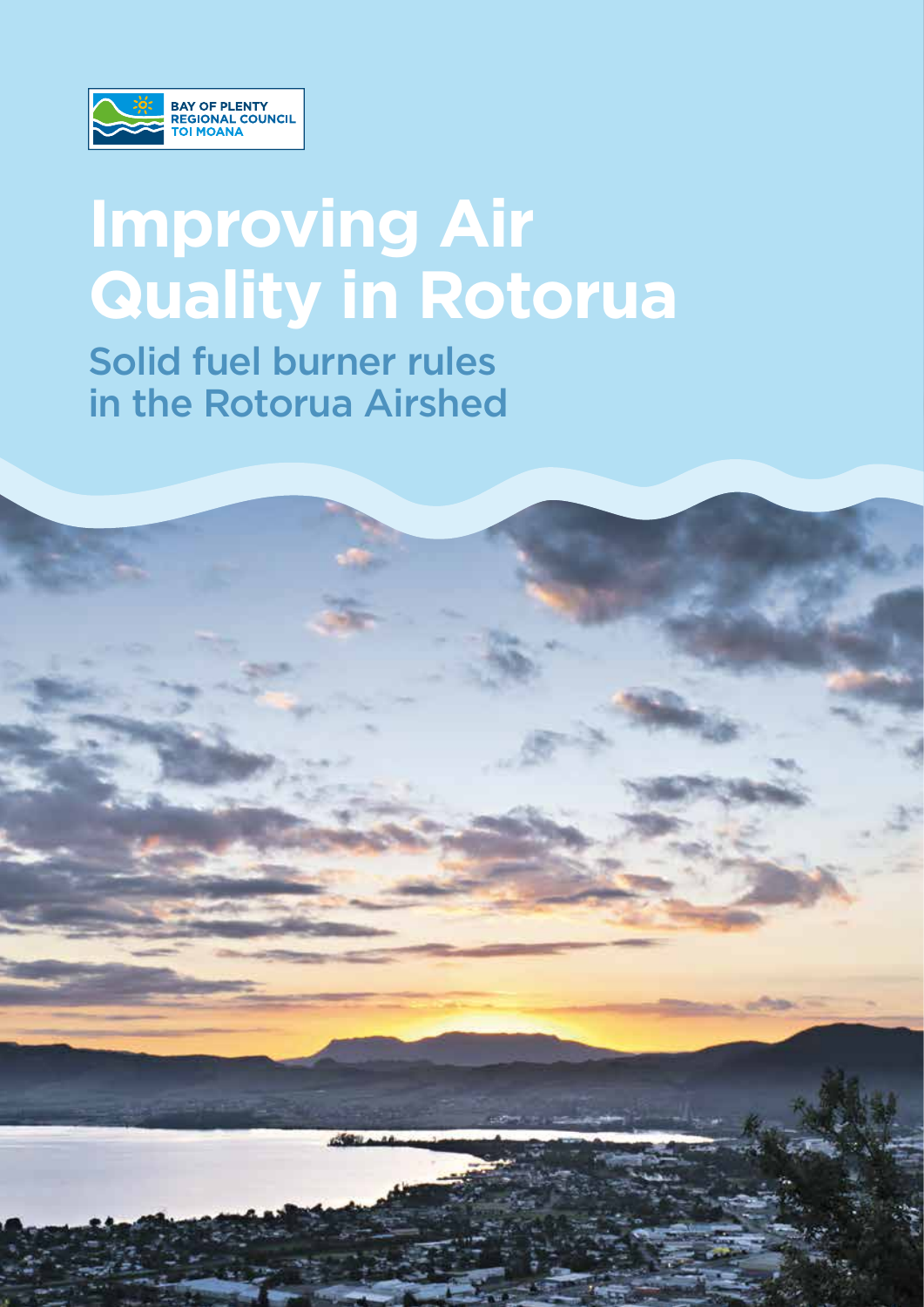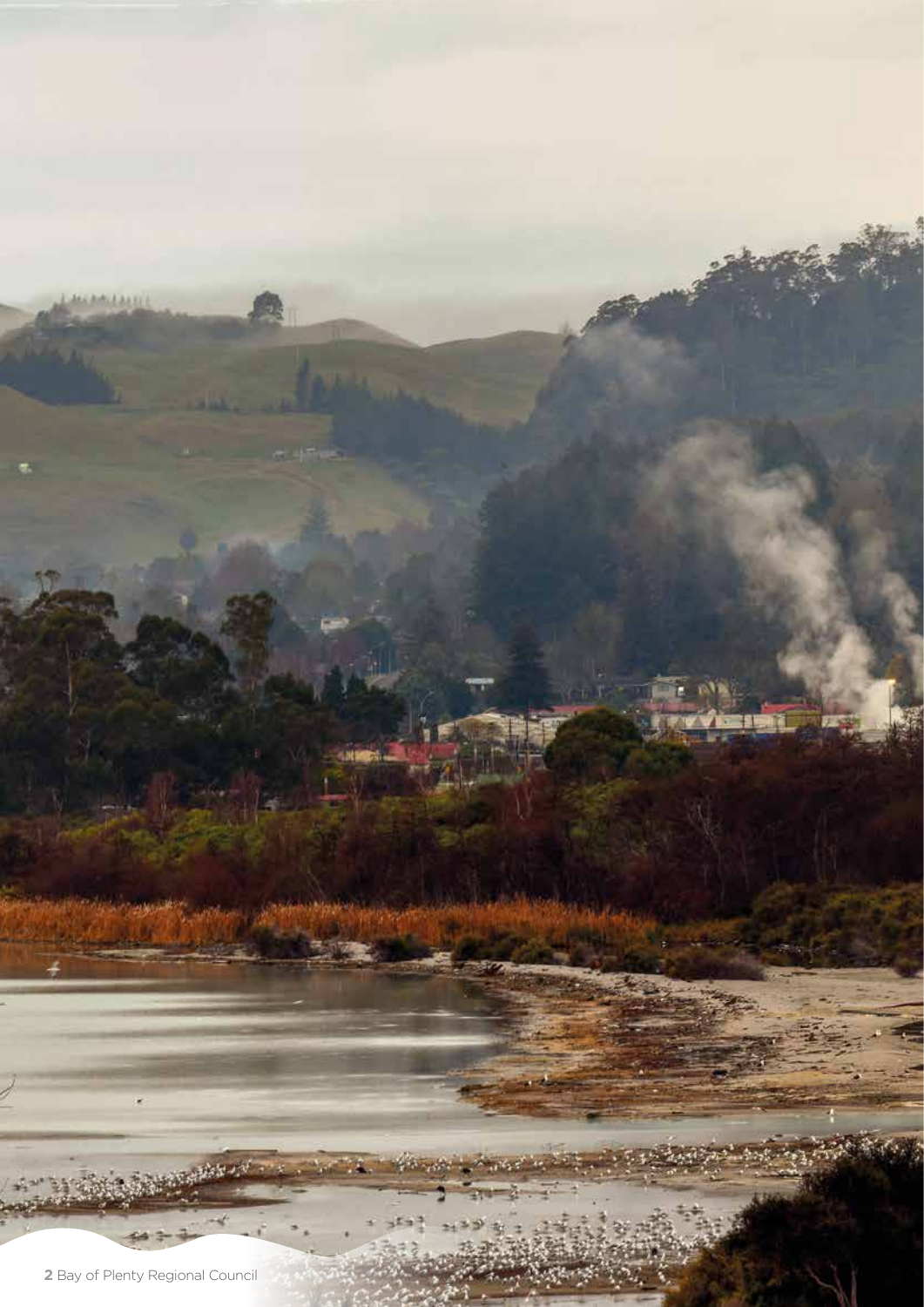

## **Contents**

- What's the problem? **4**
- What type of solid fuel **6** burner do I have?
- **7** Is my solid fuel burner allowed?
- 10 How do I get a consent?

## **For more information about air quality rules in Rotorua**

**Visit our office** at 1125 Arawa St, Rotorua **Phone** 0800 884 880 **Email** info@borc.govt.nz **Visit** www.boprc.govt.nz/air-plan-change

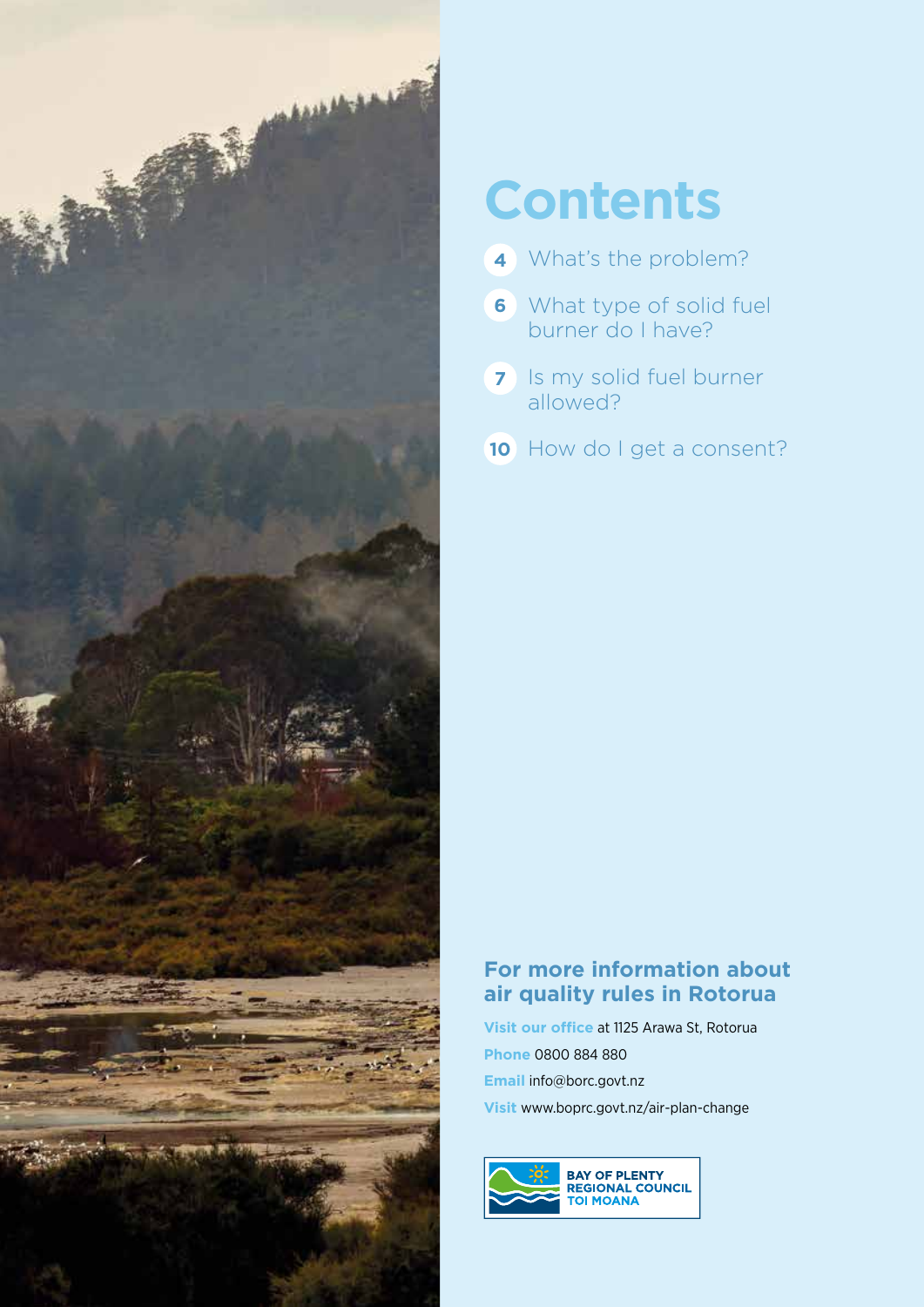## **What's the problem?**

Rotorua has the worst winter air quality in the North Island. It's a complex issue with a large number of contributing factors, but old burners or open fireplaces are by far the biggest. These fireplaces burn wood or coal inefficiently, contributing smoky particles to the environment which affects people's health. The air quality in Rotorua breaches the national standards.

## **Why do we need national standards?**

National air quality standards were introduced in 2004 to provide a healthy level of protection for New Zealanders and our natural environment. As part of these standards, 72 areas called airsheds were introduced where air quality is poor and affects people's health. Since the Rotorua airshed was established it has had the highest number of exceedances in the North Island.

## **What's being done about it?**

To address this negative trend, the Bay of Plenty Regional Council and Rotorua Lakes Council have been working with the community to raise awareness about the issue and encourage a shift to clean heating solutions. Over the years this has included extensive campaigns around the impacts of burning wet wood and advice on when to source and how to stack your wood so it's ready for winter. Having dry wood helps but is not a solution for Rotorua's air pollution.

To restrict further pollutants and emissions entering Rotorua's air, in 2010 the Rotorua Lakes Council introduced rules in the Rotorua Air Quality Control Bylaw. As the biggest contributors to the air quality issue, the rules target solid fuel burners by phasing out indoor open fires, restricting the types of burners that can be installed and used in Rotorua homes, and requiring removal of old burners when a property is sold.

## **The incentives**

To encourage a shift to clean heating and to make things easier for Rotorua residents affected by the rules, the Regional Council introduced financial incentives in 2009. The incentives include grants for a "free fire swap" (available to low income households with a annual combined income less than \$50,000 gross). The "Hot Swap" scheme also offers ten year loans for any homeowner regardless of income.

#### **For more information about the incentives visit www.cleanairrotorua.co.nz**

## **Are the changes working?**

Since the introduction of the Bylaw and incentives, air quality in Rotorua has improved. However we have some way to go yet as monitoring of air quality in the Rotorua airshed shows it's still in breach of the national standards. To get Rotorua's air quality to a safe level over winter and within the national standards we now need to target the remaining high emission burners.

To do this, during 2017 we updated and strengthened the rules in the Bylaw after extensive public consultation.

We also introduced regional rules in Proposed Plan Change 13 (Air Quality) which manages air quality for the whole Bay of Plenty region, not just Rotorua.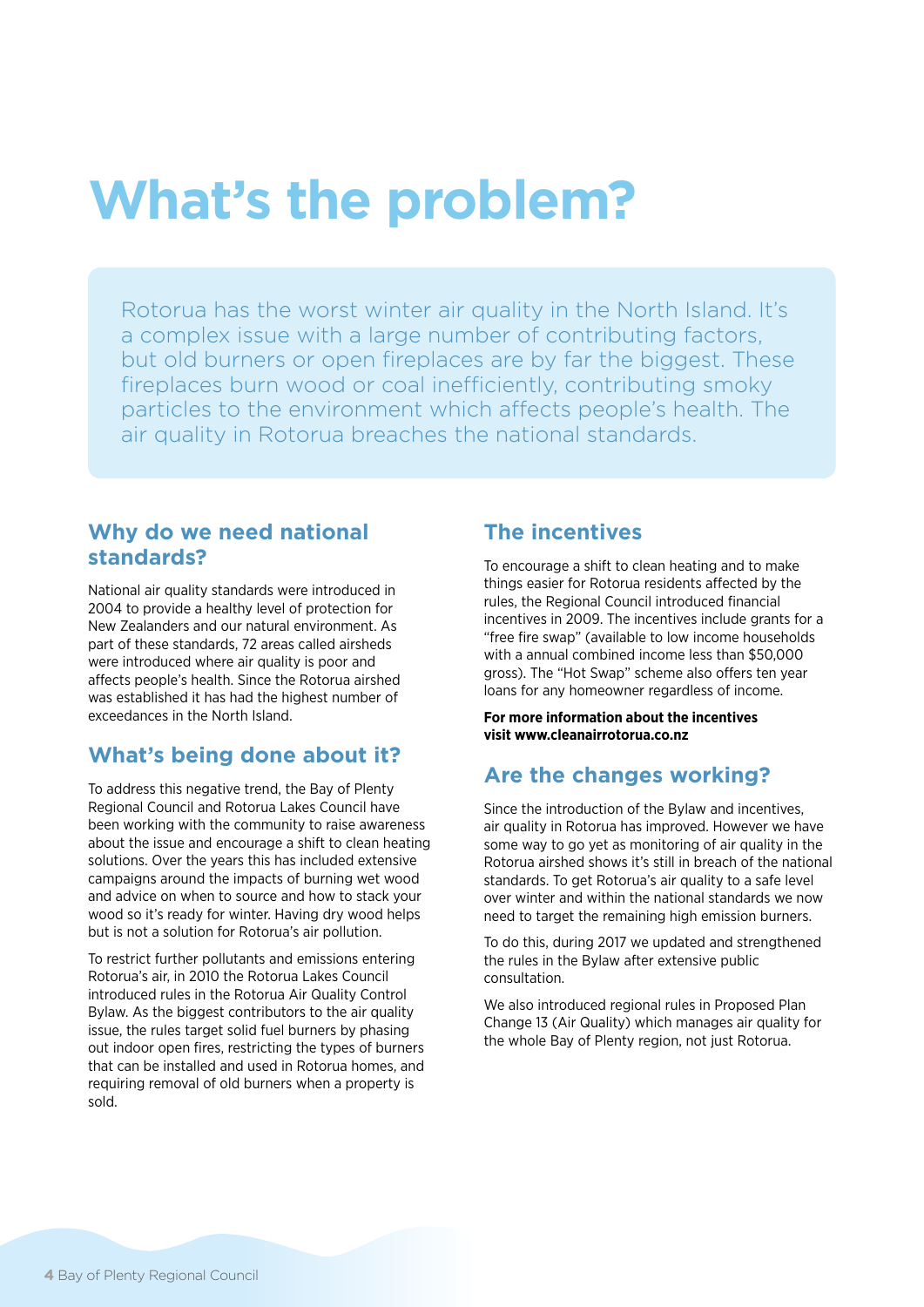## **What do the updated rules look like?**

The rules have stricter requirements for both existing high emissions burners, and the installation and use of new burners. Existing high emissions burners are targeted because they are the main cause of poor air quality in Rotorua. New burners are targeted because continuing to allow new sources of emissions into an already polluted area continues to make the problem worse.

In summary the rules targeting burners in the Rotorua Airshed are:

- Installation and use of a pellet burner is permitted.
- If you are selling your house, you must remove or replace any non-complying burner (including coal burners, multifuel burners, pre-2005 woodburners, chip heaters, coal ranges) before the property ownership is transferred. Any indoor open fire must also be rendered inoperable at this time.
- Replacing an existing coal burner, multifuel burner or woodburner in the same house is permitted.
- Installing a new woodburner in a house that doesn't currently have a burner requires removal or replacement of an existing coal burner, multifuel burner or woodburner in another house in the Rotorua airshed and is a discretionary activity that requires a resource consent.
- Pre-2005 woodburners are being phased out. You can continue to use existing coal burners, multifuel burners and pre-2005 woodburners until 31 January 2020. In the meantime, you should prepare for replacing these types of burners with a modern appliance.
- If you have a chip heater, coal or wood range (for cooking) you need to start looking at alternatives now.
- Indoor open fires were phased out in 2015 (except for smoking food for wholesale or retail sale or in Heritage buildings) and this rule remains.

## **Is having a fireplace in your home still an option in Rotorua?**

Yes, provided you are using a modern burner like a pellet burner or low emissions woodburner. If you want to install and/or use a solid fuel burner other than what is permitted by the rules, you need to apply for a dispensation and/or a resource consent. Give our Duty Consents Officer a call on 0800 884 880 for more information on these options.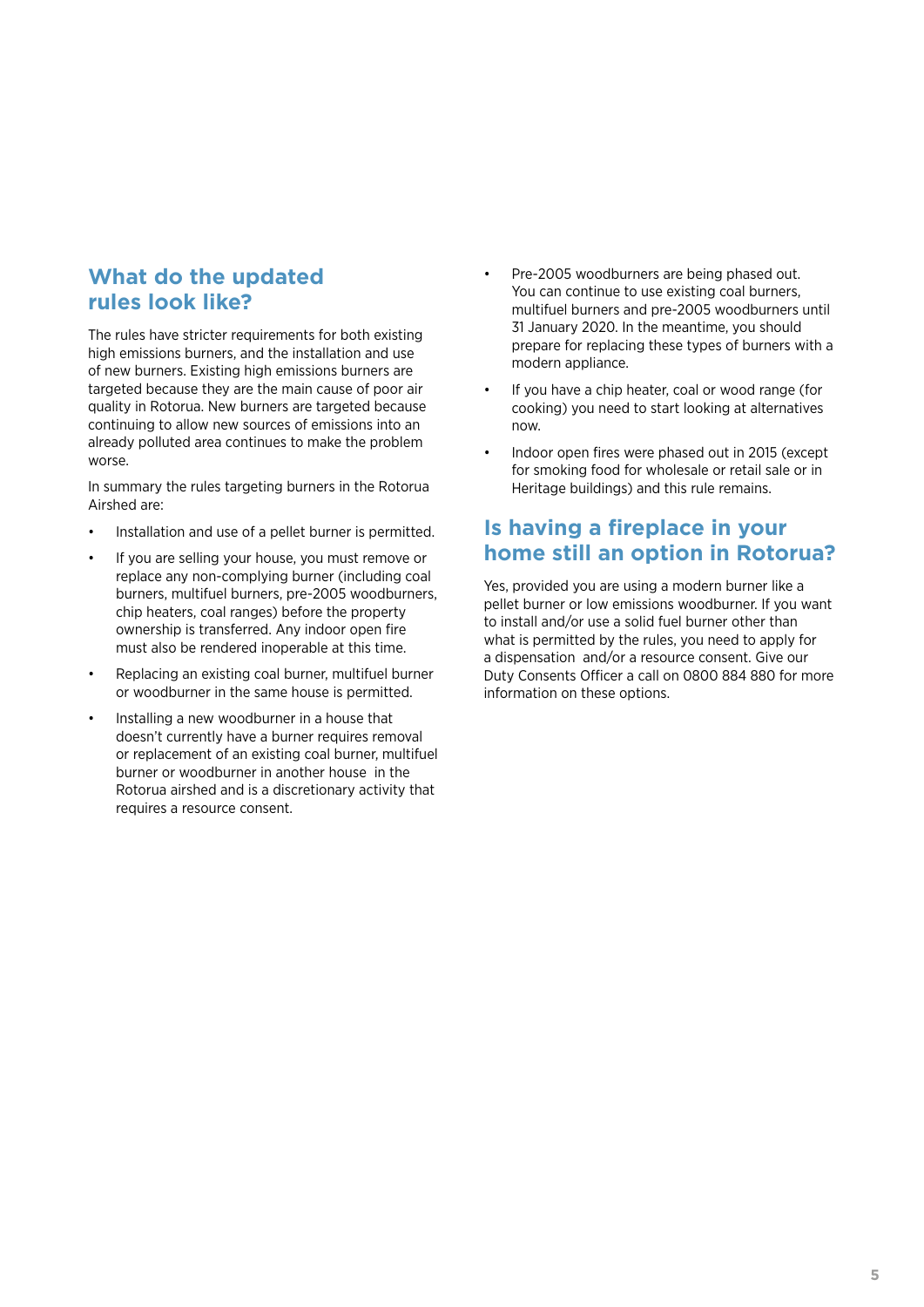## **What type of solid fuel burner do I have?**

There are a number of ways to heat your home, but some are a lot cleaner than others. To stop Rotorua's air quality from getting worse, rules have been introduced to restrict further emissions from entering the environment.



Depending on what type of burner you have the rules can be quite different. To understand what the rules are for your particular burner you first need to know what type you have. To make this easy we have broken down the different types below.

A solid fuel burner refers to any woodburner, open fire, other burner (like pellet, coal or multi-fuel), potbelly stove, coal range, chip heater or water heater. This doesn't include smaller items like food smokers or heaters that use gas or liquid fuel or pizza ovens, braziers or incinerators.

Most of the Rotorua burner rules target solid fuel burners in 'dwelling houses' or 'buildings'. Despite sounding like the same thing, a dwelling house is not the same as a building. The definition includes structures or outdoor living areas used for the purposes of the residence. So the rules cover solid fuel burners in garages or on decks or patios.

#### **Indoor open fire**

This refers to any indoor fireplace with no front door or way to control air flow. The fireplace is generally set into the wall with a chimney, but modern versions may be a freestanding appliance such as a Visor or Jetmaster with a flue.

#### **Pellet burner**

These burners are fuelled by custom made pellets made of compressed wood or sawdust. They can be free standing, or inserted into the wall, and the pellets are automatically delivered to the main chamber.

### **Coal burners and multifuel burners**

These are burners fuelled by coal and/or wood. Because coal burns differently to wood, to allow for more airflow it's burned over a raised grate with an ashpan underneath.

#### **Woodburners**

Woodburners can be free standing or inserted into a wall. They are designed to heat your home by burning wood within a firebox with a regulated supply of air. It excludes coal or wood ranges, which are designed for cooking, and water heaters such as chip heaters.

When a solid fuel burner is fitted with a water heater (commonly referred to as a wetback) or where the top may be used to cook, it is still a woodburner, as the primary function and design is for home heating, with cooking or heating water as secondary functions.

#### **Other solid fuel burners**

There are a number of "other" solid fuel burners not separately defined. These include burners designed to heat water or for cooking such as chip heaters and coal ranges.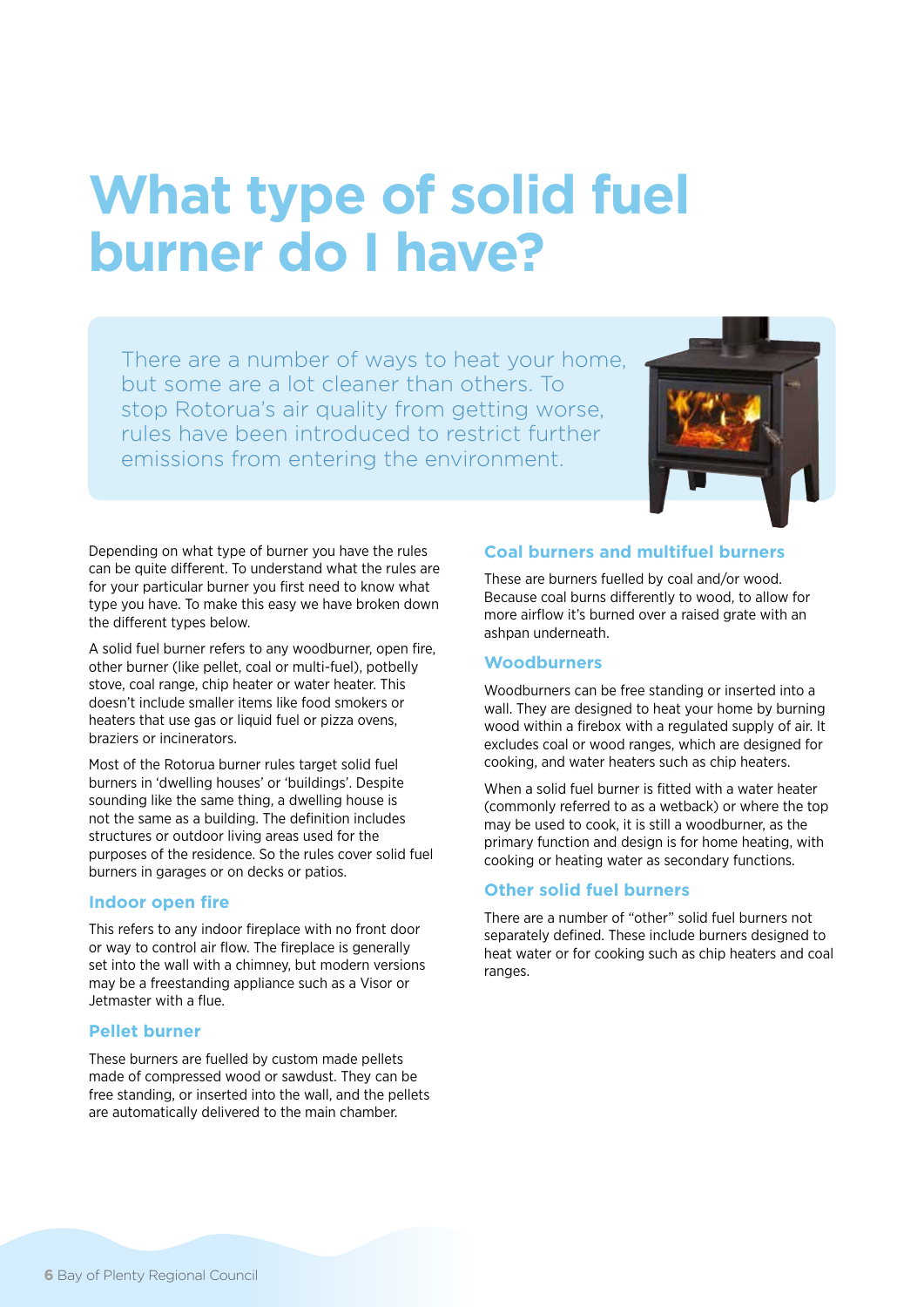## **Is my solid fuel burner allowed?**

To return Rotorua's winter air quality to safe levels, rules have been set for some solid fuel burners based on their impact to air quality. These rules target solid fuel burners as they are by far the biggest contributor to Rotorua's concerning winter air quality.

Because some burners are a lot cleaner than others the rules are specific to the different solid fuel burner types. Once you've determined what burner you have you can find out what rules apply to your situation. These rules will tell you if your burner is permitted, being phased out or no longer permitted.

## **So what rules do I need to know about?**

Which rules apply to your burner depends on the type, whether it is new or existing, what date it was installed, how it is designed and what its emission rate is. Once you've figured out what solid fuel burner you have, work your way through the flow chart over the page.

The flow charts only apply to solid fuel burners within the Rotorua Airshed - see the Rotorua Urban Airshed Boundary map (right).

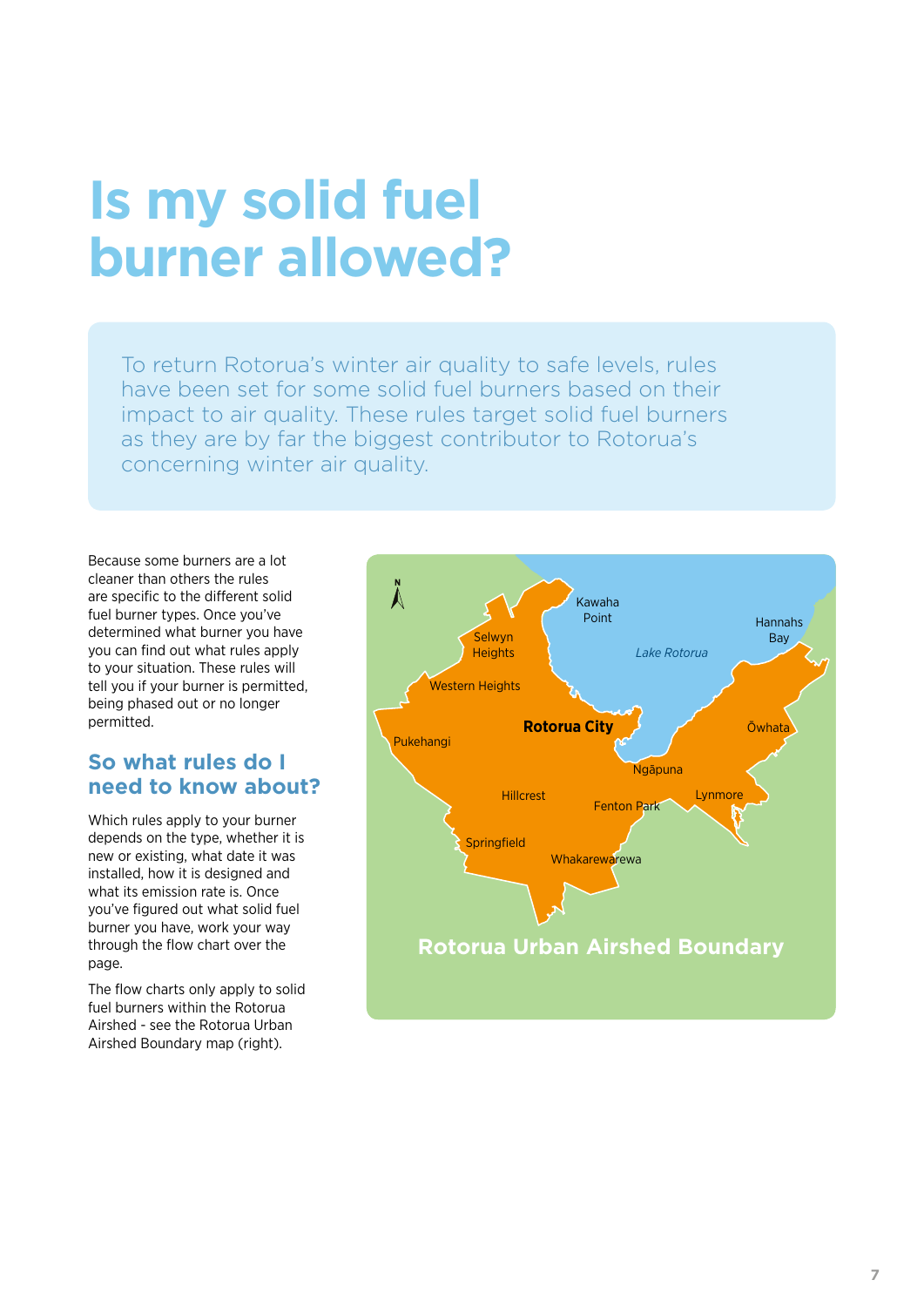## **Flow chart 1 – New solid fuel burners**

Use this flow chart for the installation and use of new solid fuel burners

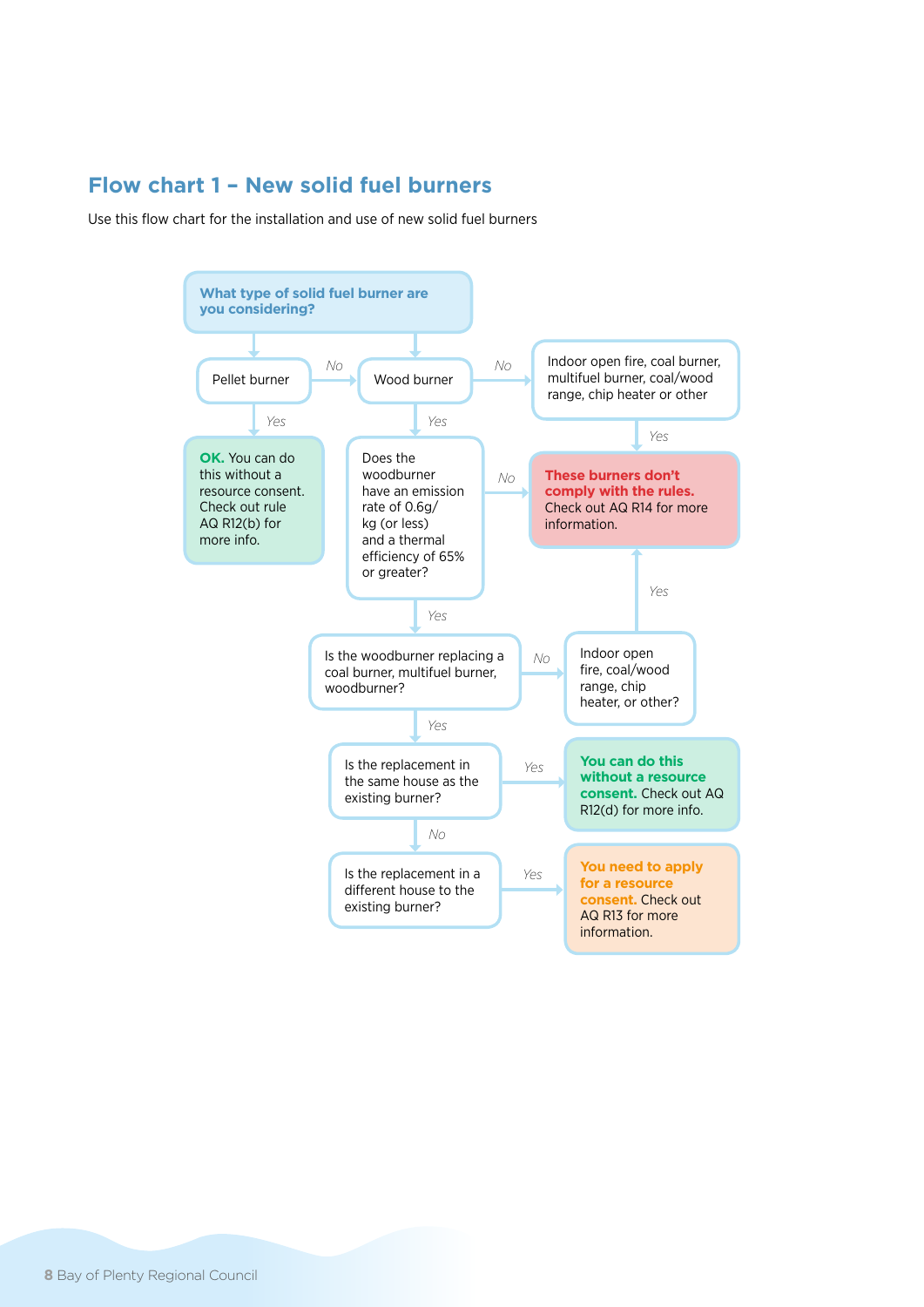## **Flow chart 2 – existing solid fuel burners**

Use this flow chart to determine the status of existing solid fuel burners



## **The charts say I need to look up AQ R12, AQ R13 or AQ R14**

#### **You can learn more about these rules at www.boprc.govt.nz/air-plan-change**

AQ R12 includes a number of burners that are permitted, and no resource consent is necessary. This includes pellet burners, modern woodburners, and a very small number of indoor open fires.

AQ R13 is about installing a new woodburner where there is no existing burner. You may apply to the Regional Council for a resource consent to use a new woodburner as a discretionary activity, but only if you offset your emissions. This means an exception to the rules will be considered, but only if you can show how you will compensate for this additional pollution. It's important to note though that even if you can offset your emissions, there is no guarantee that your consent will be granted.

This rule is based on the principle of polluter pays as the homeowner is choosing to add more pollution to an area that is already polluted. The polluter will need to go through the process of sourcing an eligible solid fuel burner to use as an offset, themselves. They will also need to apply for building consents, agreements with homeowners or tenants and any other requirements. The Regional Council will provide no databases, legal advice or financial assistance to homeowners applying for resource consents under this rule.

AQ R14 covers all those types of burners that cause the most pollution. You will need to apply for a resource consent to use these burners.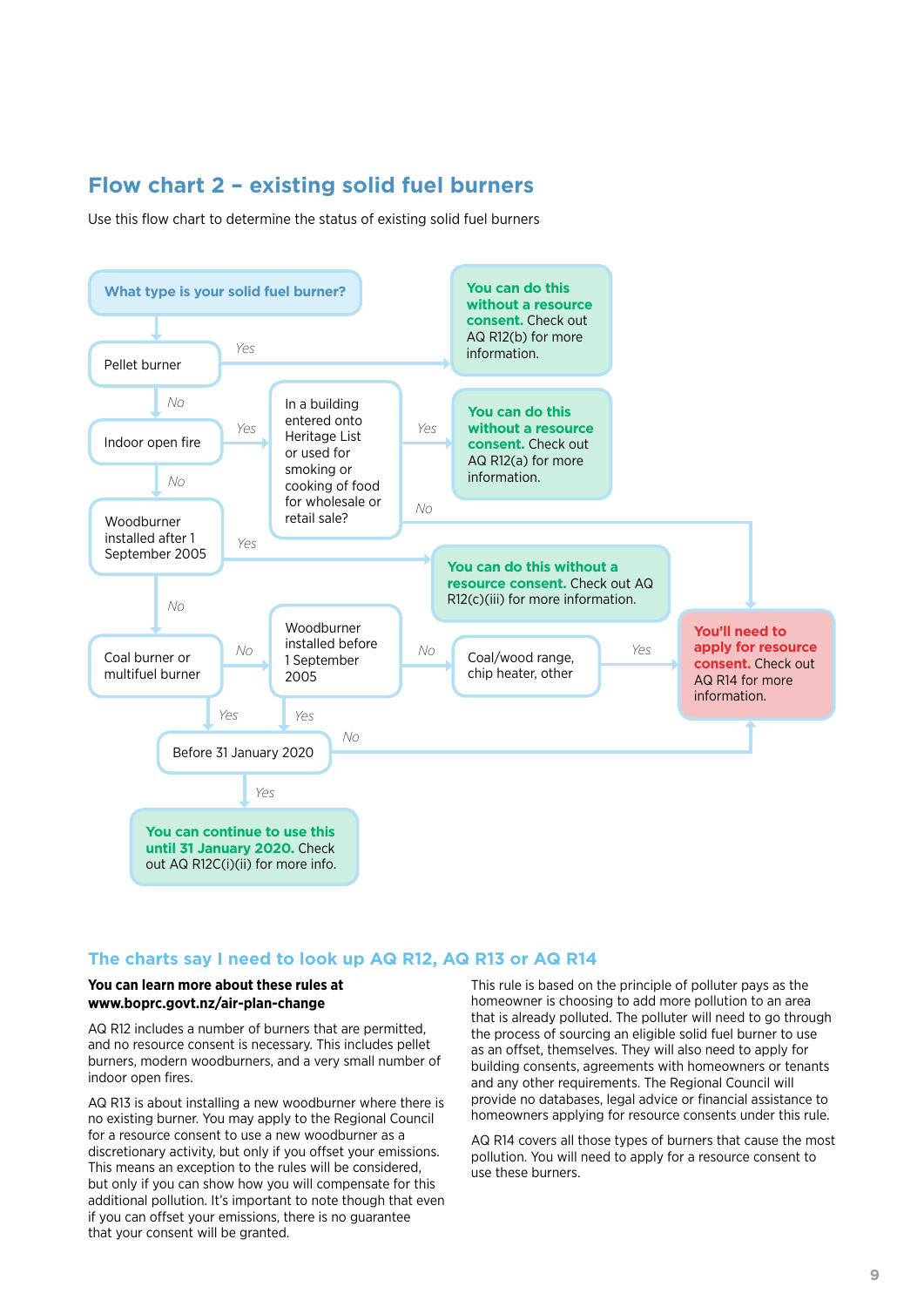## **How do I get a consent?**

A resource consent is just what it says it is – approval for you to use or impact a 'resource' such as land or air. It comes with a very important responsibility: it requires you to consider the effects of your resource use on the environment and your community, and to reduce any effects that are significant. In Rotorua, because the winter air quality is so bad, you'll need one if you have an old solid fuel burner or are looking to install a new one.

## **Still want to go ahead?**

If you've got this far, you're probably aware of the rules already. If you do want to read up on Air Quality – Proposed Plan Change 13 though, visit www.boprc.govt.nz /air-plan-change

There is a lot of work involved in applying for resource consent so it's important you start the process well before you need the consent. Before you start filling in the application, a good place to start can be with a call to the Regional Council Duty Consents Officer on 0800 884 880. They can give you some free advice about the process and what's involved.

This does not mean you should purchase, install, remove, or replace any solid fuel burner. Council staff need to validate all burners and for existing burners this will need to occur while the burner is still installed in the house.

### **Where do I start?**

If you are impacted by AQ R13 and/or AQ R14 and need a resource consent you need to fill out application form 4D Discharge Contaminants to Air from Solid Fuel Burners in the Rotorua Airshed. You also need to pay the deposit fee prior to submitting that application form (details for the deposit can be found on the application form). Visit www.boprc.govt.nz/consentforms to access this form.

Note, this form will not be accepted for processing if it's incomplete.

### **To make filling in the Discharge Contaminants to Air from Solid Fuel Burners in the Rotorua Airshed form easier we've included a few tips below.**

## **New burners**

#### **If you are affected by AQ R13 read the below.**

Under Part 2, Section 1 – Description of activity, you need to provide all the requested information on the new woodburner that you will be installing and using as the subject of the consent. This includes manufacturer, emission rate, thermal efficiency and authorisation number. This information on authorised wood burners is provided by Ministry for the Environment and available at www.boprc.govt.nz/rotoruaair. You will mostly likely not have an installation date or building consent information and this is not required under this rule.

Only woodburners with an emission rate of 0.6g/kg (or less) and a thermal efficiency of 65% (or greater) are covered by AQ R13. If you have selected any other type of appliance or if the woodburner has an emission rate higher than 0.6g/kg and a thermal efficiency lower than 65%, you need to apply for a non-complying activity under AQ R14.

Under Part 2, Section 3 – Mitigation, you need to provide details of the existing solid fuel burner to be removed or replaced to provide the offset .

Only specific solid fuel burners can be used to offset new woodburners under AQ R13. They must be existing coal burners (not coal ranges which are used for cooking), multifuel burners, or woodburners with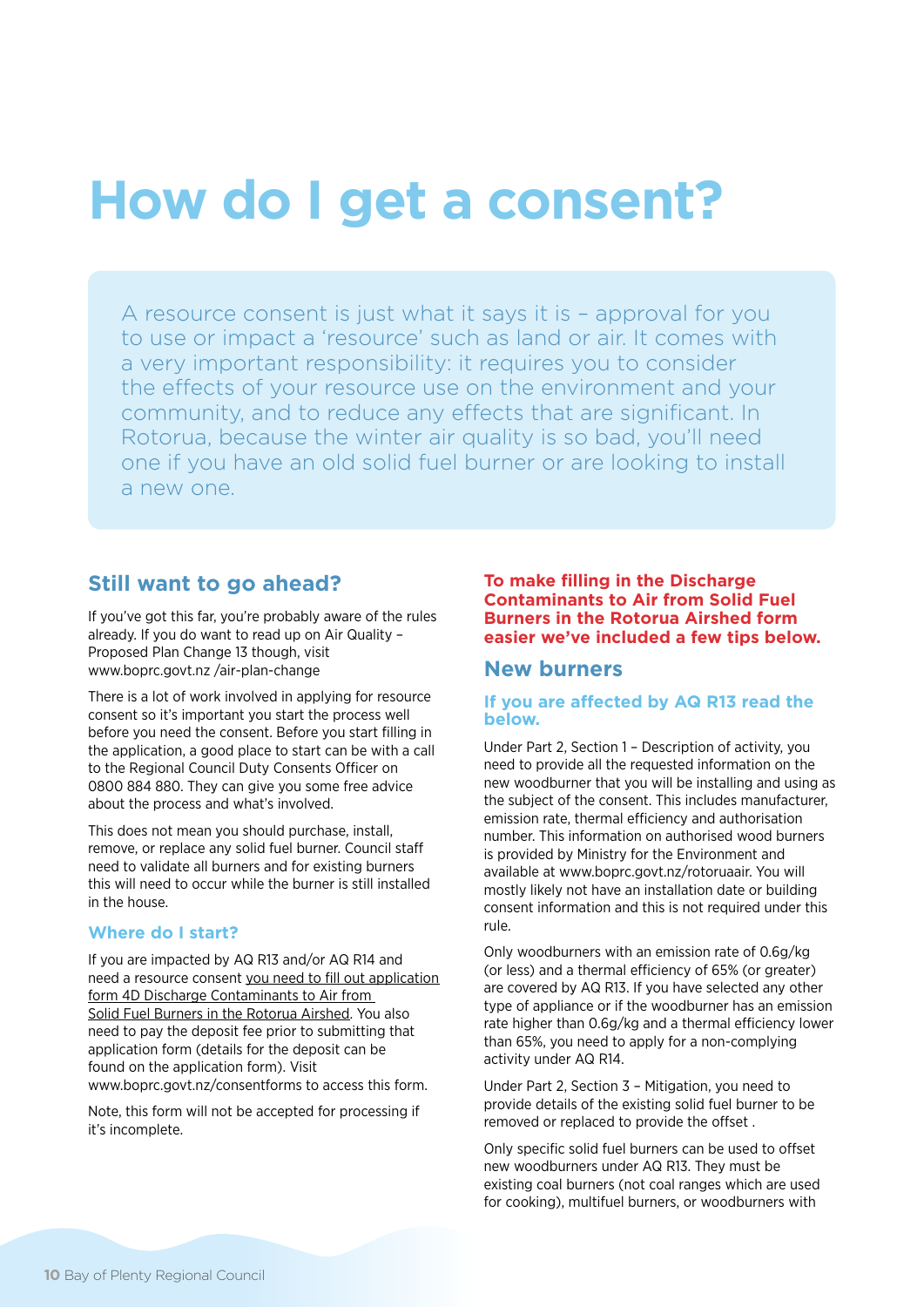an emission rate greater than 0.6g/kg. If you have selected any other type of burner to use as an off set, it will not be accepted and your activity is non-complying under AQ R14.

Regional Council staff will check to make sure that solid fuel burners used as offsets comply with eligibility criteria (see Step 2 below). It's worth checking that the burner you intend to use as an offset complies with these criteria.

In addition, if you are going to replace the existing solid fuel burner with a new woodburner, you need to provide full details of the new woodburner including manufacturer, emission rate, thermal efficiency and authorisation number. New woodburners must have an emission rate of 0.6g/kg (or less) and a thermal efficiency of 65% (or greater). The new woodburner will also need a building consent from the Rotorua Lakes Council.

This information is required when you apply otherwise your application will not be accepted by the Regional Council.

#### **Regional Council validates solid fuel burners**

Regional Council staff will validate all solid fuel burners included in the consent application.

This includes ensuring that all new woodburner/s to be installed and used have a thermal efficiency of 0.6g/kg or less and a thermal efficiency of 65% or greater. If the woodburner/s you have selected is not on the Ministry for the Environment's authorised woodburner list, you will need to provide evidence that the woodburner complies with the requirements of the rule.

During this time the Regional Council will also assess the eligibility of the existing solid fuel burner to be used as an offset to ensure that there will be no net increase of emissions to the Rotorua Airshed. This assessment includes a visual inspection of the solid fuel burner as installed in situ, that is as installed in the house. To be eligible, any existing solid fuel burner to be used as an offset must meet the following criteria:

- The burner must be a coal burner, multifuel burner, or woodburner with an emission rate of 0.6g/kg or greater. Pellet burners, coal ranges and chip heaters are not eligible to be used as offsets.
- The burner must be currently installed and still used by the occupier as a heating appliance.
- Any burner that has been replaced, purchased, or upgraded as part of a Central Government or Regional Council incentive scheme (eg Clean Heat or Hot Swap) is not eligible.

#### **Applicant removes or replaces solid fuel burner that will provide the offset**

Once the solid fuel burners have been validated, the Regional Council will inform you and you can then remove or replace the existing solid fuel burner that is being used as an offset.

Remember, if you have opted to replace the existing solid fuel burner being used as an offset with a new woodburner, you need to have a building consent from the Rotorua Lakes Council.

The Regional Council will carry out a second inspection to ensure the removal or replacement is completed.

#### **Resource consent granted or declined**

The Regional Council will process the consent application.

## **Existing burners**

### **If you are affected by AQ R14 read the below.**

The Regional Council can only grant a resource consent in specific circumstances and it is up to you as the applicant to provide sufficient evidence to prove your case.

#### **Apply for resource consent**

Description of activity you need to provide all the requested information on the solid new woodburner that is the subject of this consent. This includes manufacturer, appliance type, installation date, emission rate, thermal efficiency, authorisation number, and building consent information. Depending on what type of burner you are applying for, and how long it has been at the property, some information may not be available. Fill out as much as you can.

You need to apply additional information and evidence as requested.

The Rotorua Airshed is currently in breach of the National Environmental Standards for Air Quality (NESAQ). Adding new discharges or continuing with existing discharges prolongs the time that the Airshed continues to breach (and causes health effects in the community). Therefore even one additional burner or ongoing discharge from a high-emissions burner is considered to have an adverse effect that is more than minor.

The objective (AQ O2) is to ensure the region's air quality meets the national standards, and policy AQ P7 sets out how this objective will be achieved by listing the types of burners that are targeted. If your solid fuel burner is on the list, then installing or continuing to use it will not clean up Rotorua's air and we won't meet the objective.

This information is required at the time of application otherwise it will not be accepted by the Regional Council.

#### **Resource consent process**

The Regional Council will process the consent application.